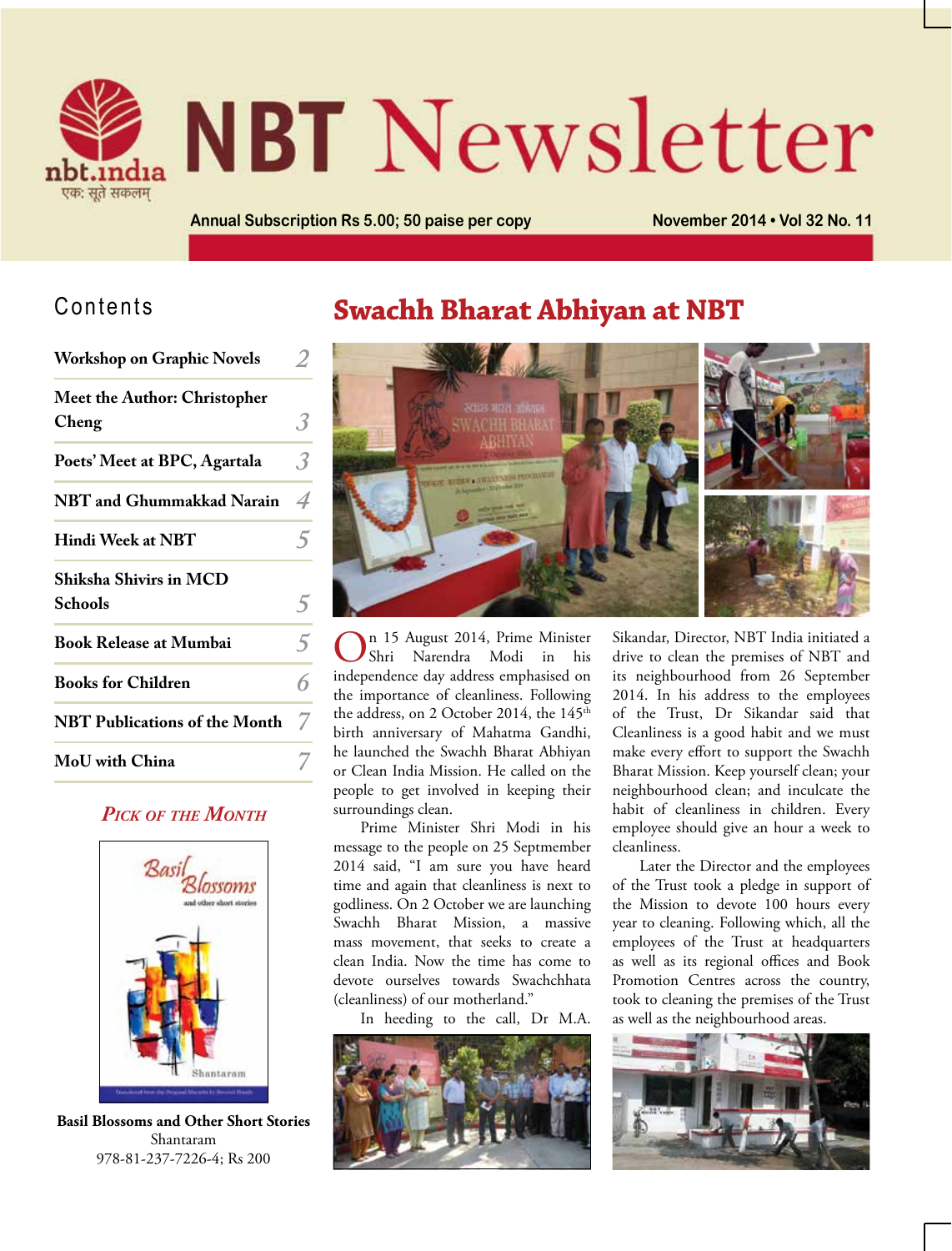## **Workshop on Developing Graphic Novels**

The National Book<br>Trust, India, organized a National Workshop on *Developing Graphic Novels Based on North-East Folk Traditions* on 17 September 2014 at NBT Headquarters at Vasant Kunj, New Delhi.

The workshop was inaugurated by Shri A Sethumadhavan, noted Malayalam author and Chairman, NBT. He said, "Our focus on North-East is

very clear. North-East is a treasure house of folktales. We want to communicate with North-East people effectively. We wish to take the graphic novels based on North-East to the outside world." He added that, "this one day workshop is a pioneering step taken by NBT. It is a process of learning and unlearning. Though we belong to different areas we want to recapture the spirit of storytelling. We brought out a graphic novel *Sri Ratna Kim Suro* in



Korea and it was well received. This is a clear message that graphic novels have been accepted." He further added that in a diverse country like India, different folktales across the country exist and this venture will definitely recapture the spirit of the stories in olden times. As NBT is on its way to find new tools to narrate stories, in this regard, Graphic novels can surely become a medium to communicate to the readers. He was hopeful that the Workshop would have positive outcome.

The workshop was divided into three sessions: first, the *First Observations,* moderated by Shri Sanjoy Hazarika, Director, Centre for North East Studies and Policy Research; second, *Readings* 



*and Discussions on Selected Folk Tales*, moderated by Dr K B Veio Pou, Asst. Professor, Shaheed Bhagat Singh College, University of Delhi; and third, *Artists' Approach to the Stories Read and Discussed in the Context of Developing Graphic Novels*, moderated by Shri Suddhasattawa Basu, eminent illustrator.

In this workshop, the speakers discussed at length about the scope of using folklore of North-East for graphic novels, the various dimensions and aspects

related to folktales of North-East, representing culture and tradition in graphic novels, danger of being lost in translation, needs of the readers and North-East and cautions to be taken while representing issues related to North-East. In the workshop, the authors representing the state of

North-East also read out the stories which could be considered for creating graphic novels and the artists drew rough sketches based on the stories discussed.

Earlier, Shri Soumitra Dasgupta, designer and filmmaker, gave a presentation on the making of a graphic novel.



**<sup>2</sup> NBT NEWSLETTER NOVEMBER 2014**

The participants in the workshop included writers and illustrators from North-East including Prof. S. Pranam Singh, Benaras Hindu University, Prof. Desmond L Kharmawphlang, North-Eastern Hill University, Prof. Durlabh Bhattacharjee, Prof. Minakshi Sen Bandhopadhyay, Director, North East Centre for Oral Literature, Prof. Ngangnom Maheshkanta Singh, University of Delhi, Dr

Joy Pachuau, Jawaharlal Nehru University, Shri Utpal Talukdar, noted illustrator, Ms K Cynthia Kolakhe, freelance artist, Shri Canato Jimo, freelance artist, Shri Kasom, freelance artist, Ms Yishey Doma, noted author, Shri Swapan Nandy, illustrator, Shri Azuk Tamsang, Welfare Secretary, Indigenous Lepcha Tribal Association, Ms Marmit Lepcha, translator, Shri P Wungnaoangam, research scholar, Ms Indrim Boo, illustrator and researcher and



Shri Subhash Vyam, noted illustrator.

Earlier, Dr M A Sikandar, Director, NBT India, welcomed the guests and the writers, artists, scholars and researchers. He said that, "This workshop is a part of the Trust's efforts to develop its publishing programme, to innovate and create a series of books that would not only attract readers of all age groups, but would also help in appreciating the culture and literature from other parts of the country. We plan to bring out a set of graphic novels for New Delhi World Book Fair 2015."

Shri Kumar Vikram, Ms Carolyn Pao and Ms Vasundhara Lal, English editors from NBT, India coordinated the workshop.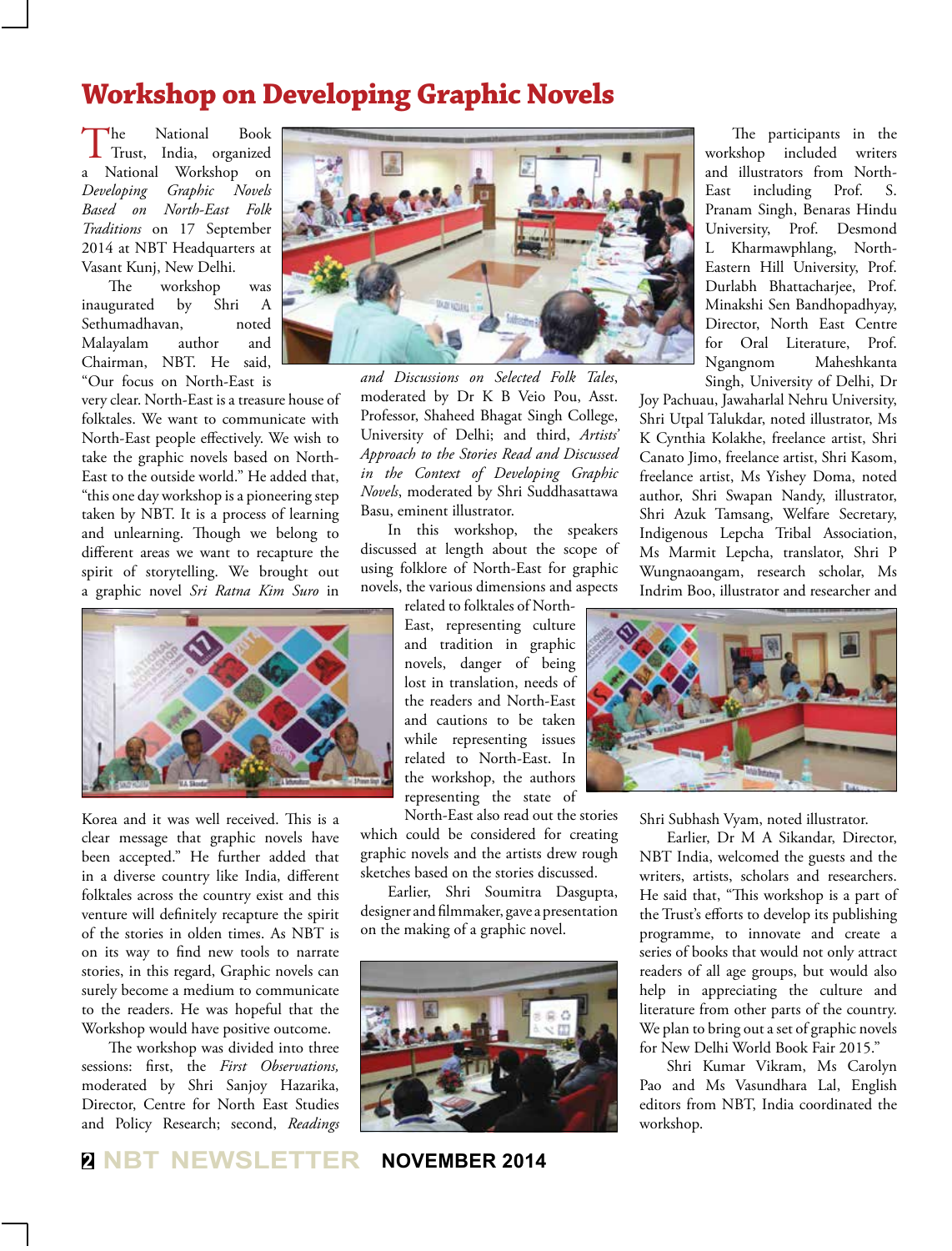# **Meet the Author: Christopher Cheng**

National Center for Children's Literature of National Book Trust, India organized an interactive talk on the topic *Children's Literature: Writing and Publishing in Australia* at the Conference Room of NBT headquarters on 24 September 2014. Mr Christopher Cheng, noted Australian children's author and co-chair of the International Advisory Board for the Society of Children's Book Writers and Illustrators (SCBWI), was the main speaker.

On this occasion, the Hindi and Tamil translations of the book *Water*, authored by Mr Cheng were released. It was followed by reading of the book in English, Hindi and Tamil by Mr Cheng, Dr Madhu Pant, noted author and by Dr M A Sikandar, Director, NBT, respectively.

Mr Cheng highlighted on the publishing scenario of children's books in Australia. He said that the picture books, graphic novels and digital books are very popular in Australia and therefore big as

## **Poets' Meet at BPC, Agartala**



After the inauguration of the NBT Book<br>Promotion Centre at Agartala on 2 August, 2014, the first major activity held at the Activity Centre of BPC Agartala was the Poets' Meet on 13 September 2014.

The programme was organised by Akshar Publications, one of the leading publishers of Tripura and also one of the major distributor of the National Book Trust, India in Tripura.

About thirty-five local poets



well as small publishers are developing a range of indigenous books in different



genres. He further said that gender specific books, that is, books specifically for boys and girls are also very popular among readers.

Citing examples of the books like *Emus Under the Bed*, *One Minute's Silence*, he said that Australian publishers are developing indigenous books that talk about Australia only as they are not only popular among readers but also provide information on various aspects of Australia. He also advised

parents to read stories to their children and share their experience of reading with them.

Coordinated by Shri Manas Ranjan Mahapatra, Editor, NCCL-NBT, reading sessions from the book *Water* in English, Hindi and Tamil were also held at Oak Grove School, Mussorie, Rashtriya Indian Military College, Dehradun and Ahlcon International School, Mayur Vihar, Delhi in the subsequent days with Mr Christopher Cheng as the resource person.

participated in the event and recited their poems in Bangla, Manipuri, Kokborok and Chakma languages. About 100 people from different walks of life attended the event. The major poets who recited their poems were Shri Bimalendu Chakraborty, Shri Ratul Deb Burman, Shri Chandrakanta Murasingh, Shri Kalyanbrata Chakraborty, Shri Swapan Sengupta, Smt. Shefali Deb Barma, Shri Raghunandan Singha, Smt Kakoli Ganguly and Shri Gautam Chakma.

In his welcome address, Shri Subhabrata Deb, head of Akshar Publications, welcomed the poets and





other guests and also invited the book lovers to take initiative to coordinate and arrange book promotion activities at the NBT Book Promotion Centre, and make it popular amongst the children. He

> also requested the guests to visit the place with their family and friends.

> Shri Sumit Bhattacharjee, Regional Manager, Eastern Regional Office, NBT, India, coordinated the programme.

**NOVEMBER 2014 NBT NEWSLETTER <sup>3</sup>**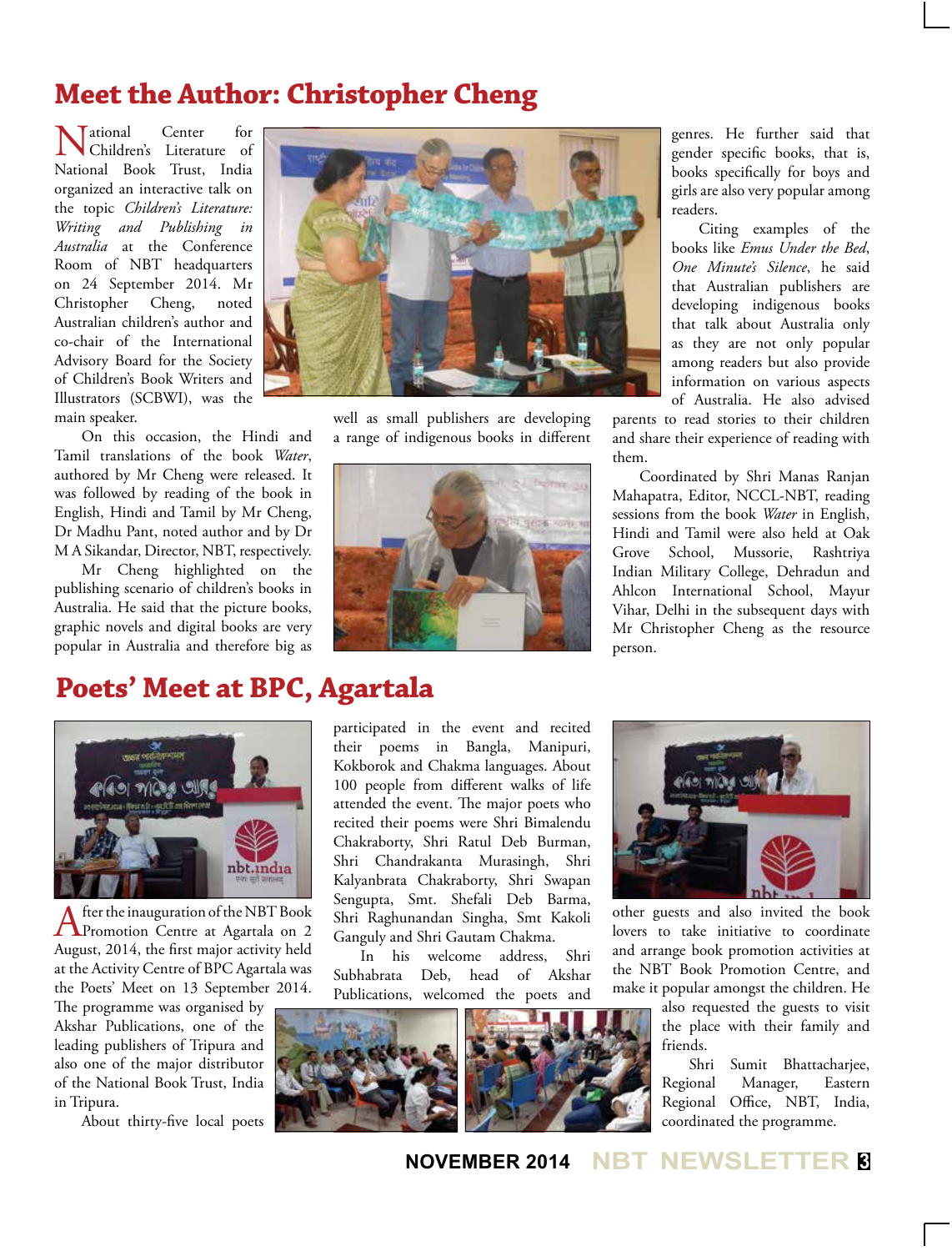# **NBT and Ghummakkad Narain**

National Centre for Children's Literature (NCCL) of National Book Trust, India in association with Rashtriya Madhyamik Shiksha Abhiyan, Nivesh (RMSAN) and Himalayan Hub for Art, Culture and Heritage (HHACH) partnered with the Ghummakkad Narain Travelling Children's Literature Festival for an event in Shillong on 9 August 2014.

Shri Frederick Roy Kharkongor, IAS, Secretary, Education, Government of Meghalaya inaugurated the Festival. He said, "I am happy to host the festival for the first time for the children and look forward to a meaningful interaction to raise the interest amongst the students in reading and writing." He urged that such activities for children may be organized in coming years too.



## **Hindi Week at NBT**

The National Book Trust, India<br>
celebrated the Hindi Week from 22 to 28 September 2014. On 23 September 2014, an essay competition and a Hindi General Knowledge, Quiz Programme were organised in the Trust headquarters.

Shri Subhash Chander, well-known critic and Hindi Rajbhasha Consultant, ws the Guest of Honour at the programme and also the judge of the competitions.

Speaking on the occasion, he expressed happiness at the number of participants turned up for the competitions, specially



Ms Rachna Bisht, President, Nivesh, said, "The festival was started under the aegis of UNESCO to promote reading among those who do not have the privilege to own one. We are grateful to the National Book Trust, India for partnering with us since the inception of the festival and especially Dr M A Sikandar and Mr Manas Ranjan Mahapatra for supporting our endeavour. We hope to have a continued association with the NBT and a longer association with RMSA in times to come."

During the festival, being sponsored



those from non-Hindi regions of the country. He encouraged the officials and the employees of the Trust to increase the use of Hindi in their day-to-day work.

On 26 September 2014, Dr M.A. Sikandar, Director, NBT India gave away the prizes to the NBT employees who were winners in the competitions.

by NBT, a storytelling session and a workshop on illustration was organized. The storytelling session was conducted by Ms Bina Kapoor, noted children's author. She gave different plots to children and asked them to develop a story around them. The children came up with

The workshop on illustration was conducted by Ms Viky Arya, well-known illustrator. She gave tips to children for

More than 150 children from different schools participated in the sessions. The children enthusiastically participated in the storytelling session and illustration workshop. The plots and illustrations developed by the children showed their

developing illustrations of a story.

creativity and imagination.

interesting stories.

The Hindi Week programme was conducted and coordinated by Ms Uma Bansal, Editor and Hindi Officer, Ms Alpna Bhasin, Hindi translator and Shri Subhash Chander at NBT.



## **<sup>4</sup> NBT NEWSLETTER NOVEMBER 2014**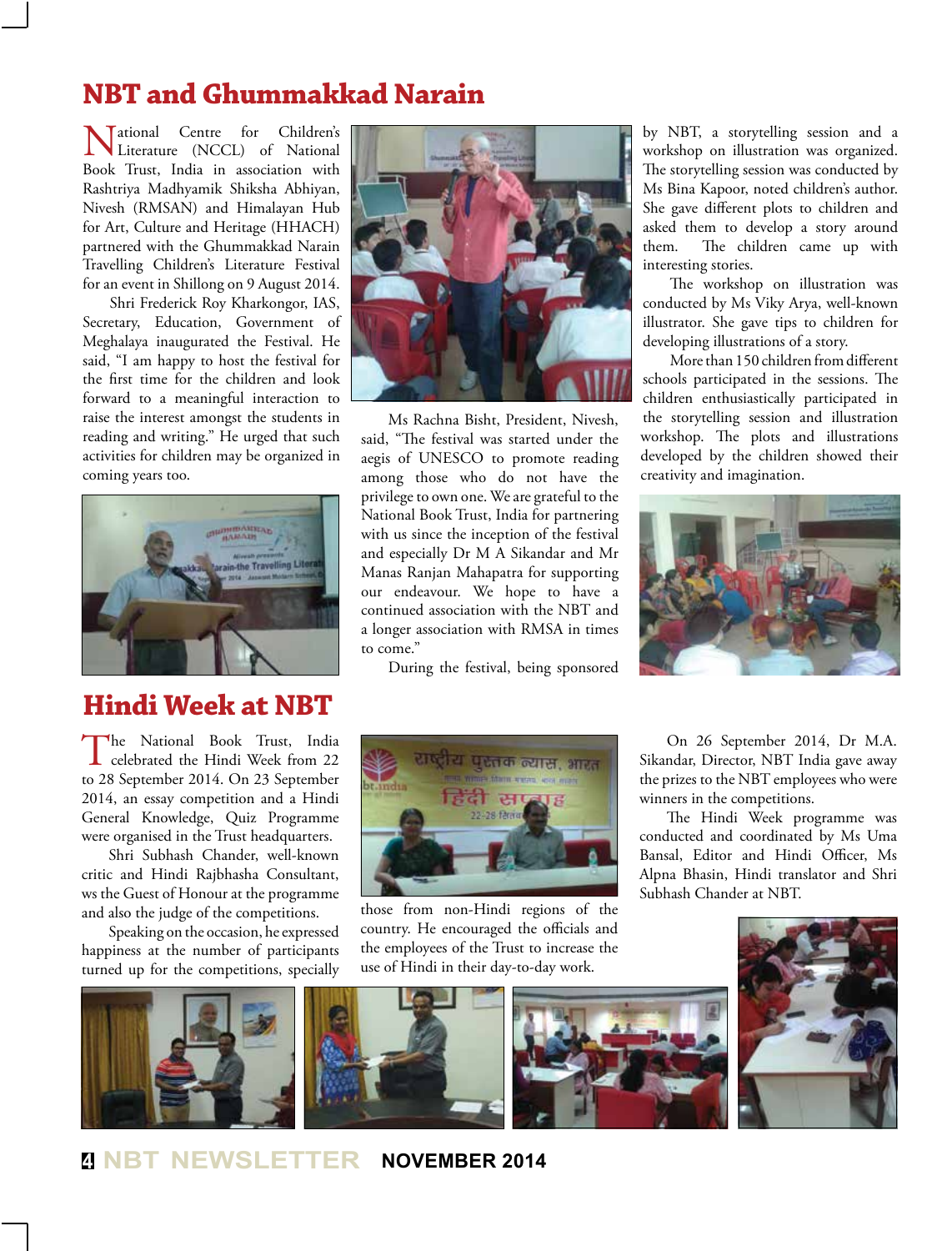# **Shiksha Shivirs in MCD Schools**

The National Book Trust, India organised a Shiksha Shivir at MCD School, Shahbad Dairy (New), North-West Delhi on 23 September 2014. The Shivir was inaugurated by Shri Shardanand Sangwan, MCD Councillor (Shahbad Dairy) where Smt. Sunita Taneja, school Principal, Dr Mange Ram, educationist and social worker, Shri Kaptan Singh Ranga, Inspector of Schools along with the officers from Education Department and school teachers were also present.

Addressing the children and the staff of the school, Shri Shardanand Sangwan congratulated the NBT for organising the Shiksha shivir. He expressed his happiness that NBT organises such programmes in schools situated in the slums and cluster areas, where organisations generally



## **Book Release at Mumbai**

A book release function was organised<br>
by the National Book Trust, India in association with the Drop Dead Foundation at the Press Club, Mumbai.

Releasing the three books written and illustrated by Aabid Surti, published in Hindi by the NBT India, Shri Vishwanath Sachdeva, well-known journalist and editor, and the Chief Guest at the function, said, "It is quite a challenge to write for children. We are all fortunate that Aabid Surti has been writing for children since decades, and is quite popular with children. With the onset of technological revolution in place, it is important that we provide our children with good reading material. Aabid Surti's books and illustrations teach the children a lot many things in a fun way."

Speaking on the occasion, Shri Mahesh V Patil, eminent film director, and Special Guest at the function, was of the view that very few books on humour are available these days, but with Aabid Surti's books in place, this gap is filled easily.



hesitate to come and perform. Shri Kaptan Singh Ranga and Dr. Mange Ram also congratulated the NBT and spoke about the quality and affordability of NBT books.

Another Shiksha Shivir was organised at MCD School, Mangolpuri, Y-2 Block, Delhi on 23 September 2014. The Shivir was inaugurated by Smt. Manju Sharma, MCD Councillor (Mangolpuri), where Smt. Reeta Gupta, school Prinicipal, Dr Mange Ram, Shri Kaptan Singh Ranga, along with the officers from Education Department and teachers were present.

Inaugurating the Shiksha Shivir, Smt Manju Sharma congratulated the NBT for organising such activities which promoted the habit of reading among children, and the importance of books in life. She also requested NBT to organise more Shiksha Shivirs in other schools in Delhi.

The programmes included various events for children like recitation of poetry, storytelling,

drawing competition, essay writing competition, quiz competition and book discussions. About 300 school children actively participated in the activities and showed their interest in performing in the competitions. Prizes in the form of books for the winners in the competitions as well as to the participants were distributed to encourage reading habit.





Priyamvada Rastogi, editor of *Tinkle* magazine, and Special Guest at the function, said that the real education of children is beyond the classroom and the blackboard. Books like these created by Aabid Surti teach children in a better manner.

Shivani Tibrewala, organiser of creative workshops for children in the city, was of the opinion that children should be given a free hand so that they are able to

express and develop their personality well than be told what to do. She added that good books are an effective means towards that goal.

Sharing his views at the occasion, Akshay Jain, distinguished scholar, commended Aabid Surti as an eminent scholar who takes up public interest issues for the betterment of the society.

The function was coordinated by Shri Pankaj Chaturvedi, Hindi editor, NBT.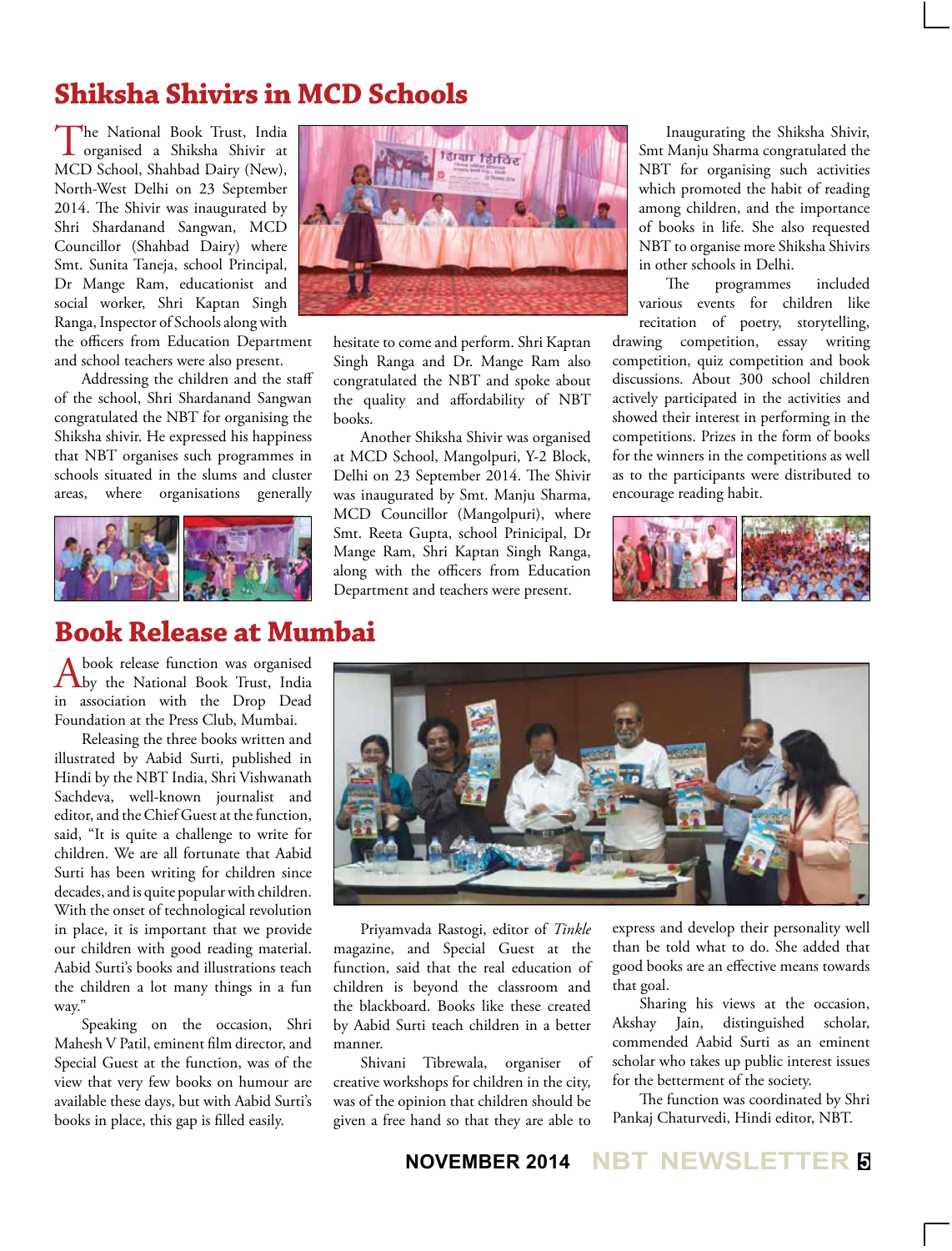# **Books for Children**

November 14, the birthday of Pandit Jawaharlal Nehru, is celebrated as Children's Day all over the country. On this occasion, the NBT, India organises the National Book Week throughout the country. During this week the Trust encourages schools, colleges and other institutions to devote the week for books and involve children in book-related activities. All schools are encouraged to participate in the various activities held during this week.

The Trust publishes a wide variety of books for children. Given below are some of the recent titles. - *Editor*

LITTLE CHOPIN

#### A JOURNEY

Jagdish Joshi

This book is about the story of a sheet of paper and a caterpillar. How they happen to come together and advance

upon a journey to discover the world. ISBN 978-81-237-6748-2

24 pp / Rs 25.00

#### FIVE FRIENDS Shireen Rizvi

How by helping each other in their needs five animals become close friends. This story beautifully depicts



the phrase 'a friend in need is a friend indeed'. Read to know how it happens. Illustrations are by Saibal Chatterjee. ISBN 978-81-237-6882-3

24 pp / Rs 35.00

#### FOREVER FRIENDS

Ankeet Bhattacharjee The frogs and the fish are born in the same pond and look similar. The frogs

think they are smarter as they can live in water as well as on land. But dangers loom large . . . An interesting tale about the bonding that came to be between the frog and the fish.

ISBN 978-81-237-6720-8 16 pp / Rs 45.00

## JIRO MITHE

Anvita Abbi

A popular tale from the Andaman Island which narrates an incident giving a lot of insight about the



culture and beliefs of the tribal people of this region. Also informs why the Andamanese revere birds and refrain from eating them. Art is by Atanu Roy. ISBN 978-81-237-6718-5 16 pp / Rs 35.00

Michal Rusinek An illustrated book for children introducing them to the life of the great Polish music composer

Frederic Chopin (1810- 1849), published by the Trust in an arrangement with Znak Publishers, Poland and The Frederic Chopin Institute, Poland. Illustrated by Joahna Rusinek.

ISBN 978-87-237-7007-9 36 pp / Rs 180.00

## Little Elephant Throws A

**PARTY** Meenakshi & Tanmay Bharat

An interesting tale with lively illustrations depicting the life of the animals.

ISBN 978-81-237-7045-1 20 pp / Rs 40

#### LITTLE WONDERS

Laxmi Khanna 'Suman' A novella for children in their teens about how a family of dwarfs is separated from each other by the stroke of fate and how they happen to unite

with the help of children. In the process they learn a lot and gain from each other's company. Illustrated by Fazaruddin.

#### RAVAN REMEDY

S u d d h a s a t t w a Basu

An interesting tale about the character Ravan from the epic Ramayana. Ravan,

whose effigy is burnt during the Dussehra festival is symbolic burning to ashes of all that is evil, is given a humourous twist.



ISBN 978-81-237-6751-2 24 pp / Rs 50.00

So Many Smiles Manoj Das

Latbar with his robust, thick and majestically curled mustachio was a favourite with boys, who listened with rapt



attention to his yarns about demons and giants, until Bapi shows them the truth of it all. An interesting read for children. ISBN 978-81-237-7008-6 44 pp / Rs 75

#### THE ROYAL SWEEPER

Ramendra Kumar A folktale retold for the benefit of children which gives the message that no job is menial; therefore



we should have respect for both the work and the worker. The story has been culled from the Jagannath culture of Odisha. ISBN 978-81-237-6679-9

When They were **CHILDREN** Thangamani This title reveals certain fascinating facts about the childhood of great Indian<br>achievers. who have achievers, who have excelled in diverse fields. ISBN 978-81-237-7001-7 180 pp / Rs 70

#### WHO IS SHARPER?

Gunamani Nath An animal tale that dwells on the importance of wit and how it can become a tool to survive in a world lacking in mortality. ISBN 978-81-237-6730-7 24 pp / Rs 35.00







**<sup>6</sup> NBT NEWSLETTER NOVEMBER 2014**



16 pp / Rs 30.00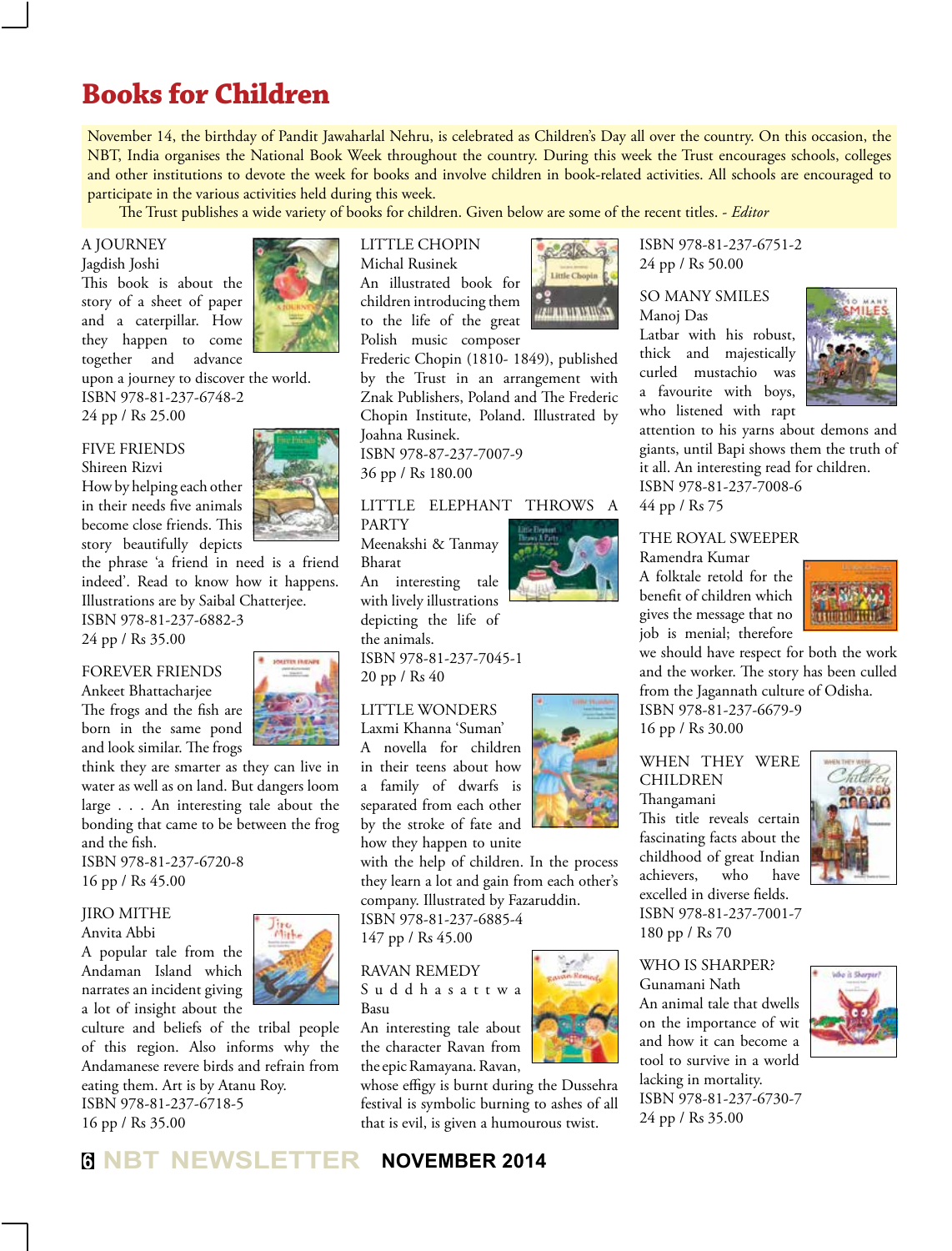# **NBT Publications of the Month**

#### **Sun on My Face**

Sarmistha Pritam Prafulla Kotoky (Tr.) 978-81-237-7236-3 / Rs 165

Sarmistha Pritam suffers from spinomuscular atrophy, an illness which has left her paralysed from waist down since a very young age. Originally written in Asamiya, *Atmo-Katha* is a sensitive



and poignant picture of the author's changing and challenging life beginning from early childhood. It is the story of triumph of an indomitable spirit, steeled by pain and suffering. The book reflects Sarmistha's spirit of hope, courage and perseverance against the odds of her physical limitations and disabilities. It is the delightful commentary of a keen and observant mind alive to her surroundings, nature, society and the times she lives in. An excellent piece of literature as well, the book vividly depicts the traditional Assamese culture and way of life. Simple yet an honest and touching narrative.

#### **Basil Blossoms and Other Short Stories** Shantaram

K.J. Purohit (tr.)

978-81-237-7226-4 / Rs 200

A typical Shantaram story, though set in the hustle and bustle of city life, is woven poetically where the characters are trying to come in their own by exploring some hidden, unexpressed aspects of their



persona. Perhaps therein lies the charm and the secret behind the immense popularity of these stories that have enthralled the generations of Marathi readers, because a lay reader can easily identify with Shantaram characters, situations and concerns. Breaking joint-family values, strong-willed women, insipid-looking but shrewd city dwellers, acute poverty where life struggles to keep pace—in the world of Shantaram, we can meet them all. The present English translation by several translators, including a few by the author himself, hopes to take these fascinating stories to a larger audience.

#### **Nabakrushna Choudhury**

Chittaranjan Das Braja Mohan Mishra (Tr.) 978-81-237-7318-6 / Rs 185 Nabakrushna Choudhury, a veteran freedom fighter, one of the founders of the Congress Socialist Forum in Odisha, Chief Minister, personification of knowledge,

love and action remains a robust specimen of revolutionary spirit wedded to humanism. He was a peerless political prodigy of his time. Nabakrushna's biography is a chapter in the political history of Odisha. He played

GABAKRUSHNA<br>CHOUDHURY

a vital role in Bhoodan Satyagraha as the head of the government. A veracious reader and Gandhian, he turned down the requests to write his autobiography. His political opponents outnumbered his followers in requesting him in this regard. This biography originally written in Odia and translated into English shows that evaluation of his life is not an evaluation of an individual, but an evaluation of a chapter in the history of Odisha.

#### **Polity & Governance of Delhi**

Purushottam Goyel & S.K. Sharma 978-81-237-7322-3 / Rs 210

This simple and comprehensive book on Delhi presents in a lucid, nontechnical language the kind of political and administrative set-up that has been provided for the national capital, the manner in which



it is administered and the difficulties encountered in converting it into a fullfledged state of the Indian Union.

A Memorandum of Understanding on cooperation was signed between the NBT,<br>
India (Ministry of HRD), Government of India and the State Administration of Press, Publication, Radio, Film and Television of the People's Republic of China on 18 September 2014. The MoU was regarding the participation of China as the Guest of Honour Country at the New Delhi World Book Fair 2016. The Agreement will help provide greater access to each other's publications. **MoU with China**<br>Memorandum of Understanding on cooperation was signed between the NBT,

The Agreement was signed in the presence of Shri Narendra Modi, Hon'ble Prime Minister of India, by Dr M.A. Sikandar, Director, NBT, India and Mr. Cai Fuchao, Minister from the Chinese side.



**NOVEMBER 2014 NBT NEWSLETTER <sup>7</sup>**